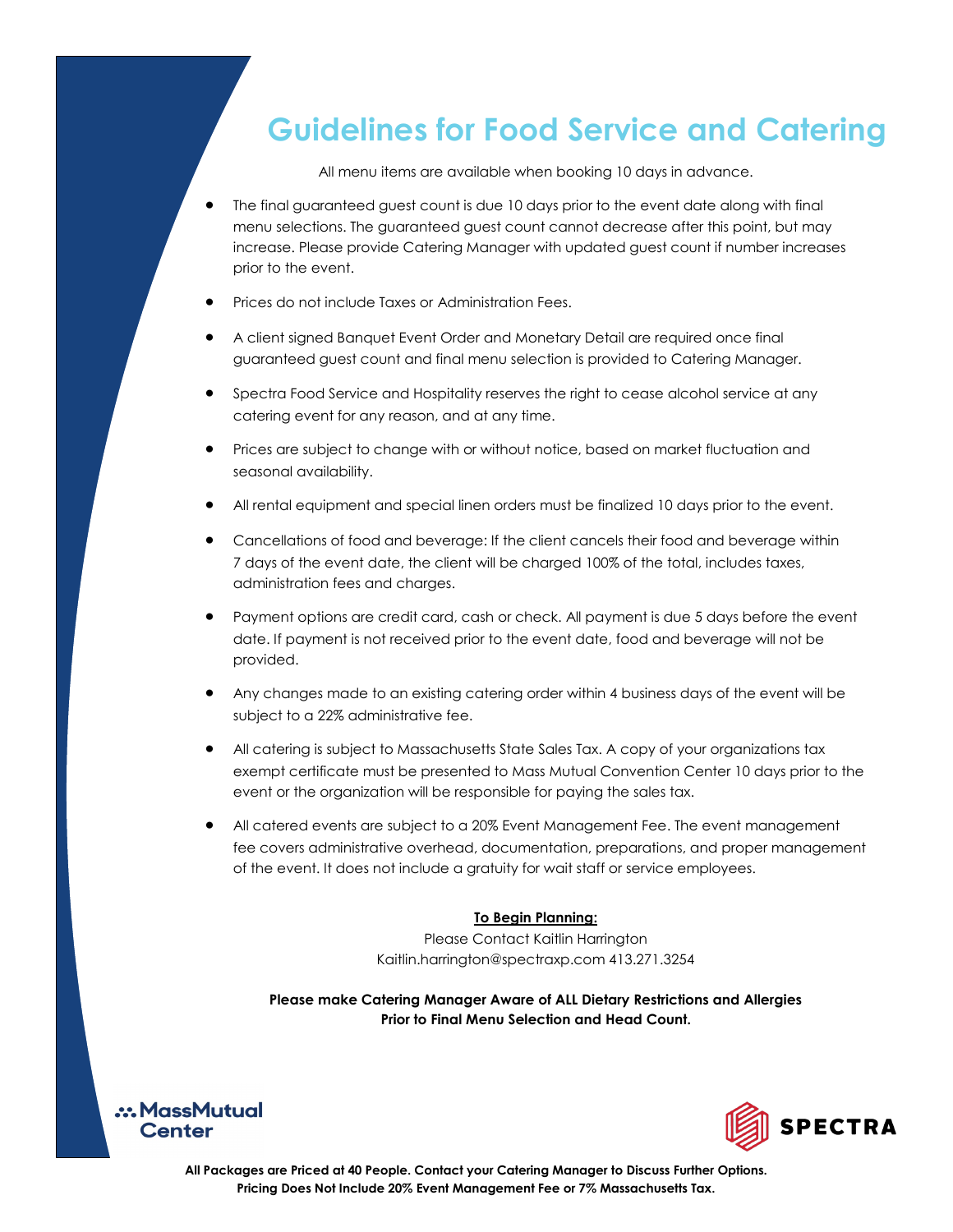## **Breakfast**

### **Bagel Bundle**

Assorted Bagels served with Flavored Cream Cheese, Whipped Butter and Jelly Citrus Infused Waters Regular and Decaf Coffee, Assorted Tea Selection

## **Jump Start**

Assorted Yogurts House Made Granola Bars Whole Fruit Citrus Infused Waters Regular and Decaf Coffee, Assorted Tea Selection

### **Executive Continental**

Assorted Tea Breads and Muffins served with Jelly, Whipped Butter and Cream Cheese Sliced Seasonal Fruit Cereal Selection Fresh Fruit Juices Citrus Infused Waters Regular and Decaf Coffee, Assorted Tea Selection

### **Greek Yogurt Parfait**

Plain and Vanilla Greek Yogurt Mixed Berries House Made Granola Assorted Grains and Nuts Citrus Infused Waters Regular and Decaf Coffee, Assorted Tea Selection



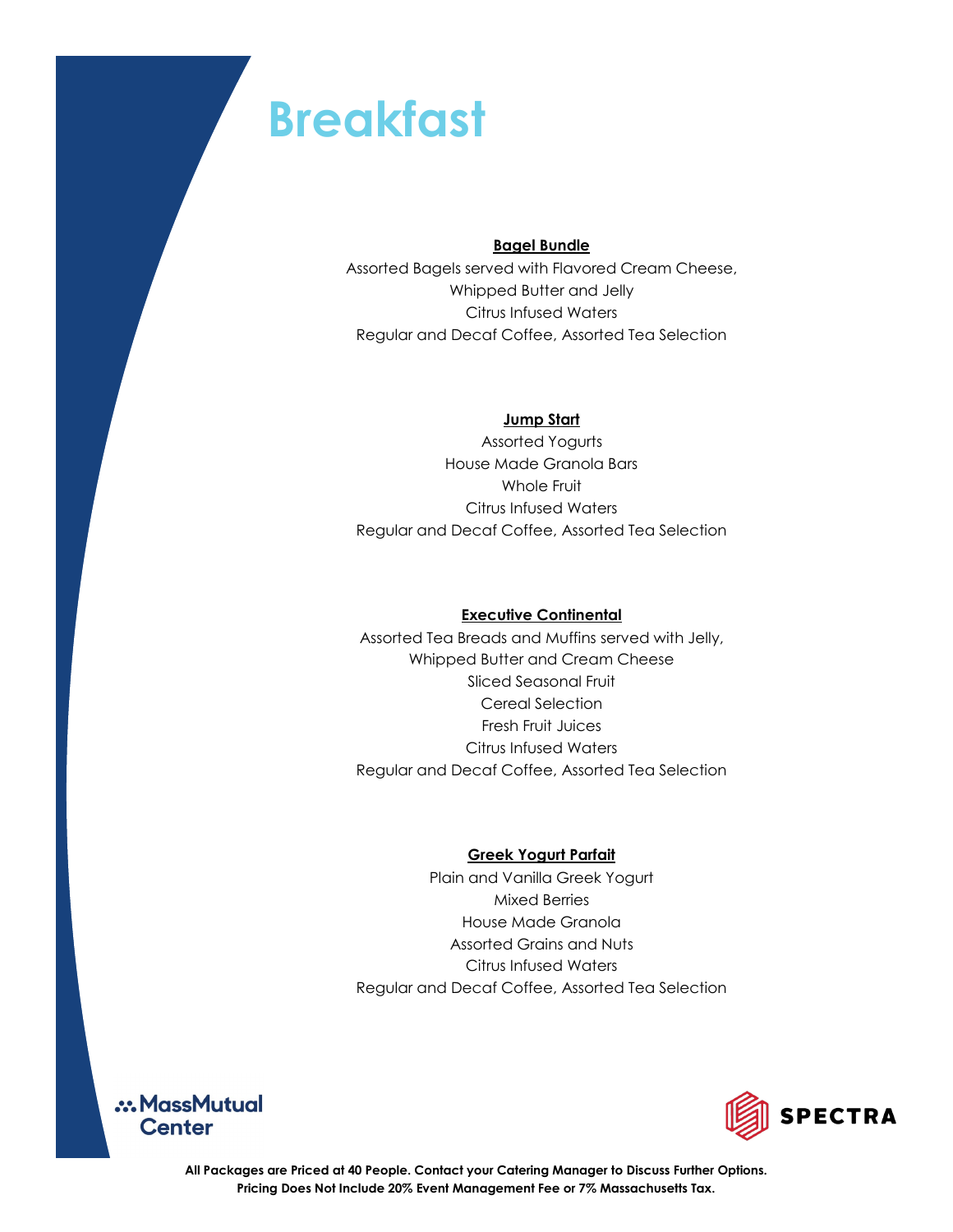## **Breakfast Buffet**

*Includes Sliced Seasonal Fruit, Assorted Breakfast Pastries, and Citrus Infused Water Decanters*

## **Entrée**

Crème Brule French Toast

Buttermilk Pancakes

Belgium Waffles

Breakfast Sausage Lasagna

Quiche (Select Two Flavors) Roasted Seasonal Vegetable, New England Seafood, Ham and Sun-Dried Tomato

Strata OR Frittata (Select Two Flavors) Roasted Seasonal Vegetable & Goat Cheese, Country Ham & Cheddar, Artisanal Cheese, Pesto Chicken & Gorgonzola

> Crepe Station (Select Two Flavors) Mixed Berry & Mascarpone, Banana Hazelnut, Salted Caramel Pecan, Mushroom-Spinach & Parmesan, Ham & Gruyere

Breakfast Burritos Onions, Mushrooms, Bell Peppers, Pico de Gallo, Guacamole, Shredded Cheese, Spinach and Flour Tortillas

#### **Choose Two (2) Sides**

Hash Browns Herbed Breakfast Potatoes Vermont Cheddar Scrambled Eggs Hard Boiled Eggs Applewood Smoked Bacon Sausage Patties OR Links Sautéed Spinach and Broccoli Oatmeal \*ask Catering Manager for Seasonal Availability

## **Choose One (1) Entrée Choose Two (2) Entrée Choose Three (3) Entrée**

#### **\*Enhancement**

Non-alcoholic Beverage Station Coffee Station Flavored Pancakes or Waffles Stuffed French Toast Yogurt Parfait Live Action Ham Carving Station



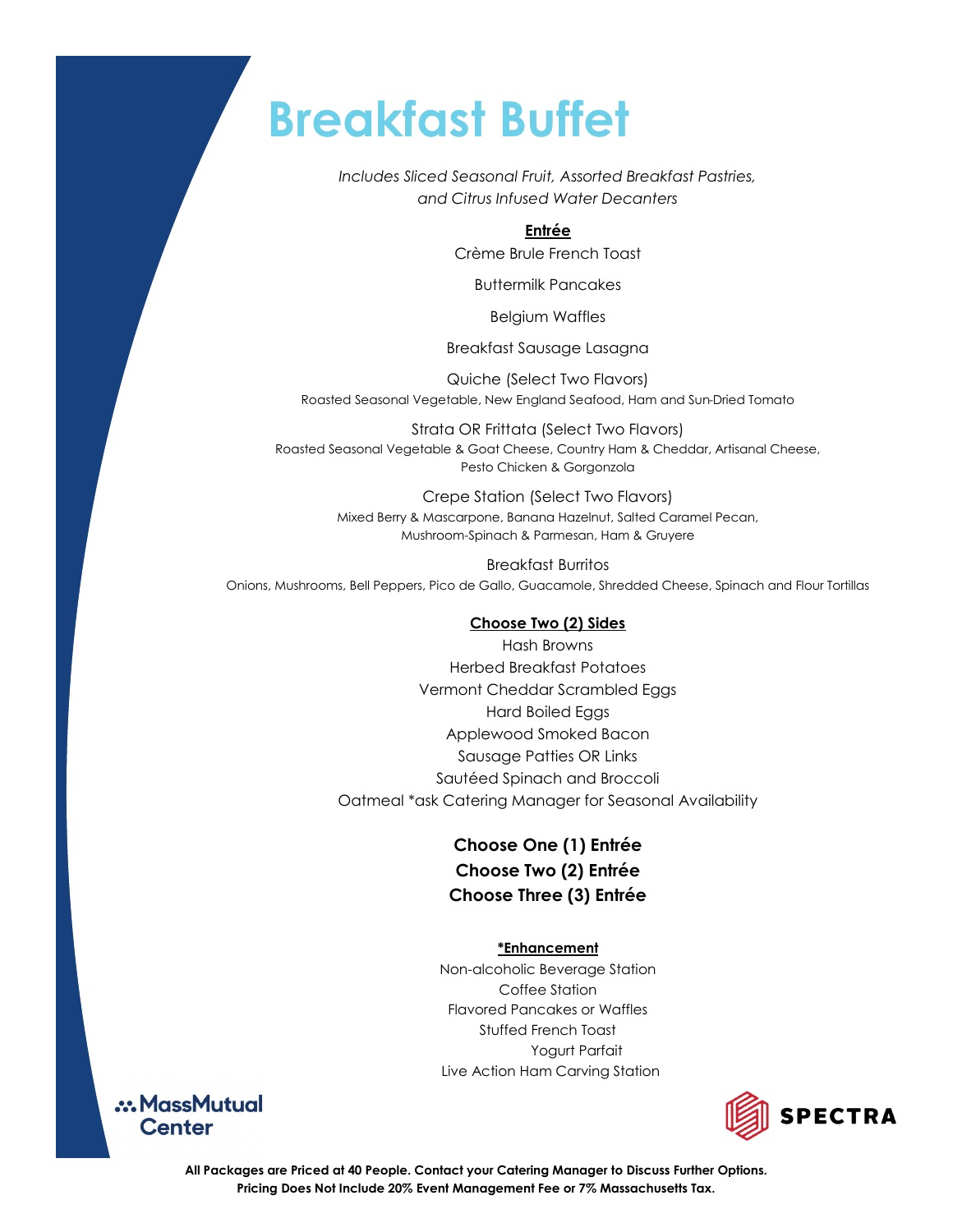## **Lunch**

#### **Boxed Lunch**

*Includes Whole Fruit, Bag of Chips, Dessert and Bottled Water*  **Choice of Three (3) Sandwiches** Ham and Swiss Turkey and Provolone Roast Beef and Cheddar Tuna Salad and American

Seasonal Vegetable with Hummus OR Pesto

**\*Enhancements:**  Assorted Canned Sodas—

### **Greens and Grains—Build Your Own Salad Bar**

*Includes Kettle Chips, Fresh Seasonal Sliced Fruit and Bottled Water*  **Choose Two (2) Greens** Spring Mix, Arugula, Spinach, Kale, Romaine **Choose Two (2) Grains** Quinoa, Couscous, Barley, Farro **Choose Eight (8) Toppings** Grape Tomatoes, Cucumbers, Shredded Carrots, Red Onion, Bacon, Hard Boiled Eggs, Avocado, Bell Peppers, Kalamata Olives, Asiago Cheese, Feta Cheese, Goat Cheese, Shredded Cheddar, Bleu Cheese Crumbles, Mixed Berries, Assorted Nuts, Sunflower Seeds, Croutons, Crostini Points **Choose One (1) Protein** Grilled Marinated Chicken Breast, Southwestern Flank Iron Steak, Herb Seared Salmon, Blackened Tuna Choose Two (2) Salad Dressings Italian, Balsamic Vinaigrette, Ranch, Caesar, Mandarin Orange, Raspberry Vinaigrette, Bleu Cheese

## **\*Enhancements:**

Assorted Canned Sodas Additional Protein Cookie and Brownie Display



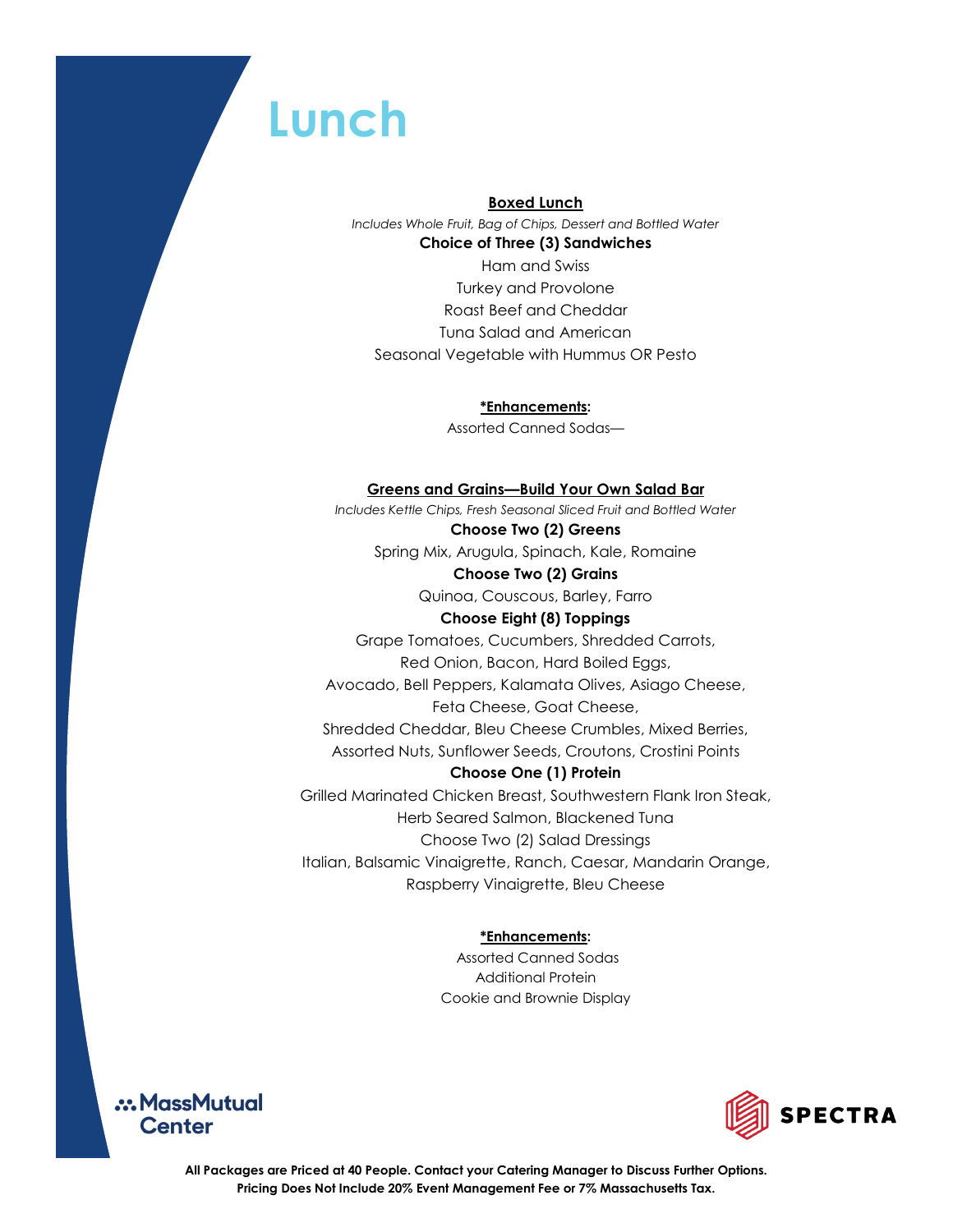## **Lunch**

### **MassMutual Combo**

Chef's Selection of Assorted Sandwiches and Wraps House Made Soup Garden Salad Choice of Pasta OR Potato Salad Kettle Chips Cookie and Brownie Display Assorted Cold Beverages

## **Soup-Salad-Sandwich**

*Includes Kettle Chips, Assorted Cookie and Brownie Display and Assorted Cold Beverages* 

## **Choose One(1) Soup**

Tomato, Broccoli Cheddar, Minestrone, Italian Wedding, Chicken Noodle, Split Pea, Seasonal Chilled -\*ask Catering Manager for Seasonal Availability

## **Choose One (1) Salad**

Creamy Loaded Potato—Red Bliss Potato, Bacon, Cheddar Cheese, Red Onion, Chive, Celery Greek Pasta —Tri Color Fusilli, Kalamata Olives, Feta Cheese, Tomato, Red Onion, Cucumber Classic Caesar— Romaine Lettuce, House Made Croutons, Asiago Cheese, Creamy Caesar Dressing Garden—Mixed Greens, Cherry Tomatoes, Cucumber, Red Onion, Shredded Carrots, Balsamic Dressing Chef Selection Seasonal Salad -\*ask Catering Manager for Seasonal Availability

## **Choose Three (3) Sandwiches**

Oven Roasted Turkey, Crispy Bacon, Avocado, Swiss Cheese, Ranch Dressing, Lettuce and Tomato

Smoked Turkey, Brie Cheese, Basil Blueberry Compote and Spring Mix Black Forest Ham, Gruyere Cheese, Honey Mustard, Lettuce and Tomato Thin Sliced, Slow Roasted Peppercorn Pork Tenderloin, Local Apple Butter and Spring Mix Roast Beef, Boursin Cheese, Caramelized Onions, Lettuce and Tomato Fresh Mozzarella, Tomato and Basil Pesto with Balsamic Reduction Roasted Vegetables, Hummus and Spinach Albacore Tuna Salad, Provolone Cheese, Lettuce and Tomato



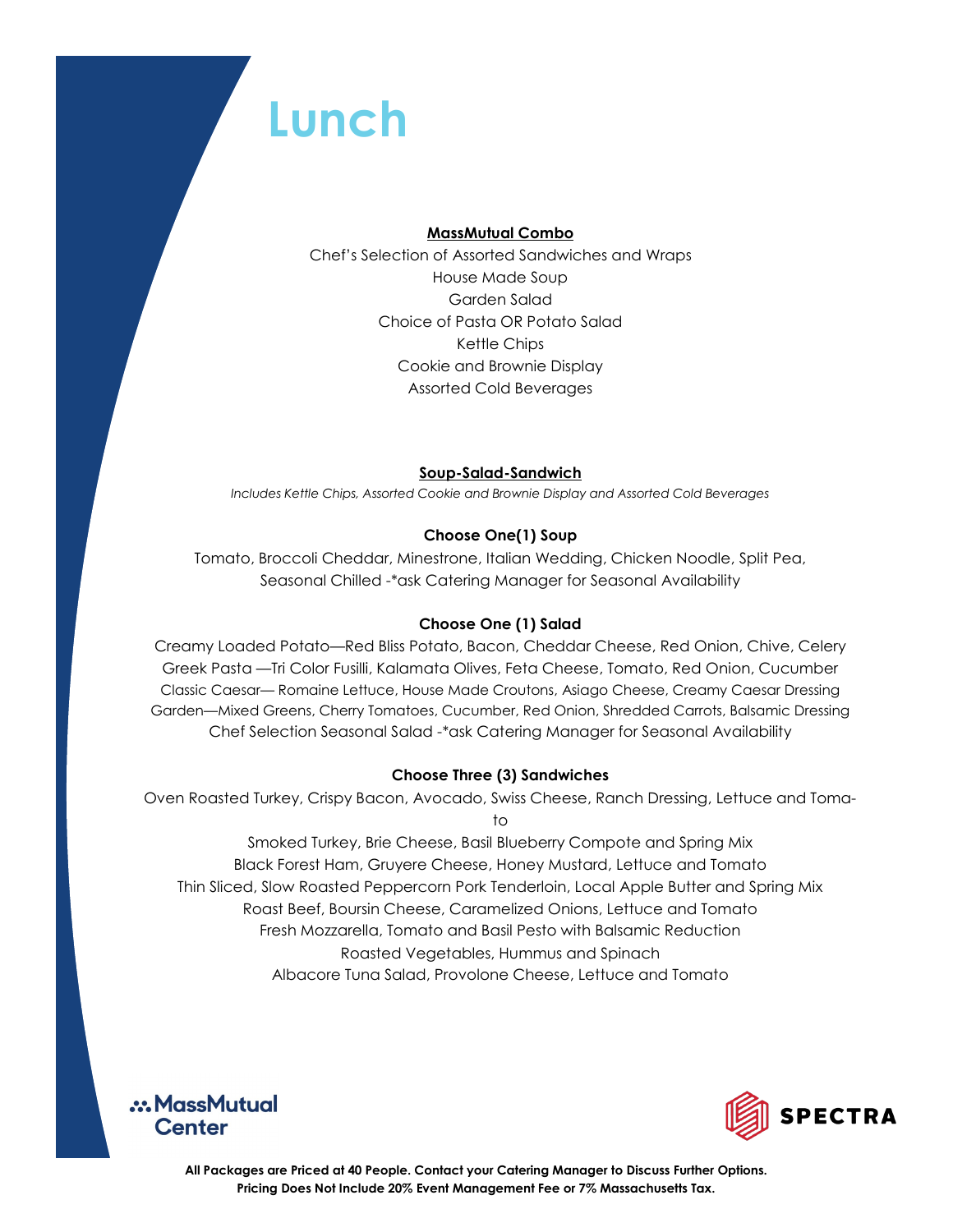## **Lunch Buffet**

*Includes House Garden Salad, Rolls with Butter, Chef's Dessert Display and Water Pitchers on the Table*

### **Entrée**

Chicken Francaise

Pecan Chicken with Apple Relish

Herb Roasted Breast of Capon in a White Wine Demi

Braised Pork Loin with Roasted Apple and Shallot Reduction

Herb Crusted Haddock with Lemon Parsley Butter

Orange Glazed Salmon

Sliced Sirloin with Shiitake Mushroom Sauce

Beef Stroganoff with Egg Noodles

Vegetable and Mozzarella Ravioli with Tomato Confetti and EVOO

Mushroom and Black Eyed Pea Masala (V, GF)

Mediterranean Vegetable Stew –Fennel, Eggplant, Peppers, Chickpeas, Currants and Tomato (V,GF)

### **Choose Two (2) Sides**

Grilled Asparagus Spinach and Broccoli with Garlic and EVOO Zucchini, Yellow Squash and Carrot Medley Roasted Butternut Squash and Shallots Parmesan Peddler Potatoes Whipped Potatoes Herb Roasted Red Potatoes Buttered Penne Pasta Blended Wild Rice

## **Choose One (1) Entrée Choose Two (2) Entrée Choose Three (3) Entrée**

#### **\*Enhancements**:

Non-alcoholic Beverage Station Coffee Station Build Your Own Salad

House Made SoLive Action Carving Station



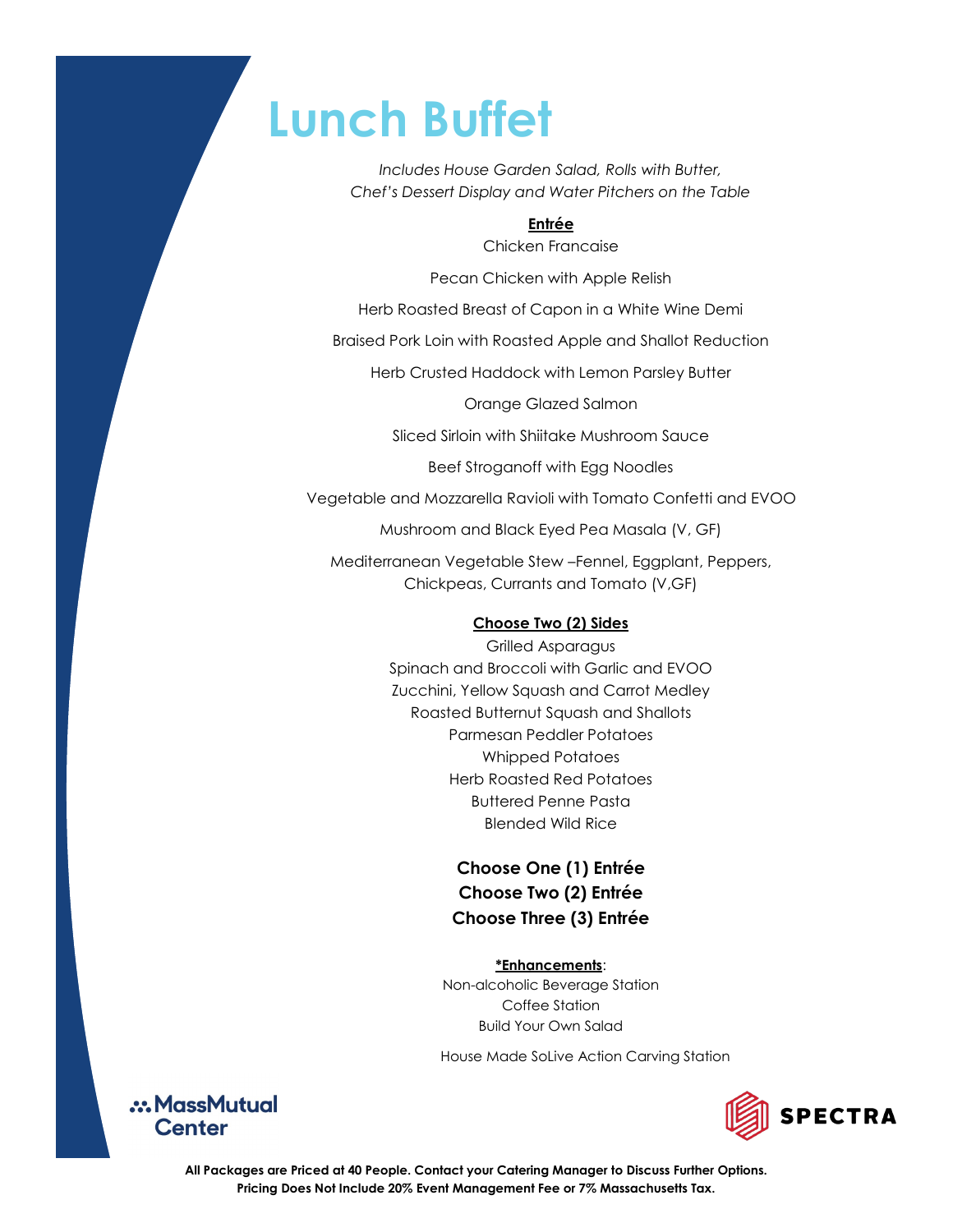# **Plated Lunch**

*Includes House Garden Salad, Chef Selection Starch and Vegetable, Rolls with Butter, Chef's Dessert Display and Water Pitchers on the Table*

All pricing is based on one entrée selection. A \$3 upcharge will be applied for each additional entrée selected. *For All Parties a Five Percent (5%) Chef Choice Gluten Free, Vegan Allowance will be Provided.*

Chicken Francaise with Lemon Reduction

Mushroom Chicken Piccata with Lemon and Capers

Orange Glazed Statler Chicken Breast

Sliced Beef Tenderloin with Wild Mushroom Demi Glaze

Grilled Flank Steak with Roasted Shallot Demi

Center Cut Pork Chop with Fig and Balsamic Reduction

Pepper Crusted Pork Loin with Squash Puree and Roasted Walnut Butter

Pan Seared Cod Sauce Nicoise - Tomato, Olives, Asparagus, Lemon and Parsley

Grilled Salmon with Roasted Vegetable Compote and Pumpkin Seed Vinaigrette

Crab Cakes with Red Pepper Remoulade and Fried Basil

#### **Choose One (1) Dessert**

New York Cheesecake with Blueberries Pound Cake with Strawberries Flourless Chocolate Torte Apple Pie New England Bread Pudding with Caramel Sauce

**\*Enhancements**:

Non-Alcoholic Assorted Beverage Station **-** Coffee Service **-** Upgraded Seasonal Salad **- \$2 per person** \*ask Catering Manager for Current Options House Made Soup **-** Sliced Fruit with Wedge of Gouda **-** Dual Plated Protein Entrée **– Cost of Higher priced Entrée Plus an Additional \$7 per person** Alternating Desserts - Cash or Open Bar (available after 12noon) **- \*ask Catering Manager for Pricing** 



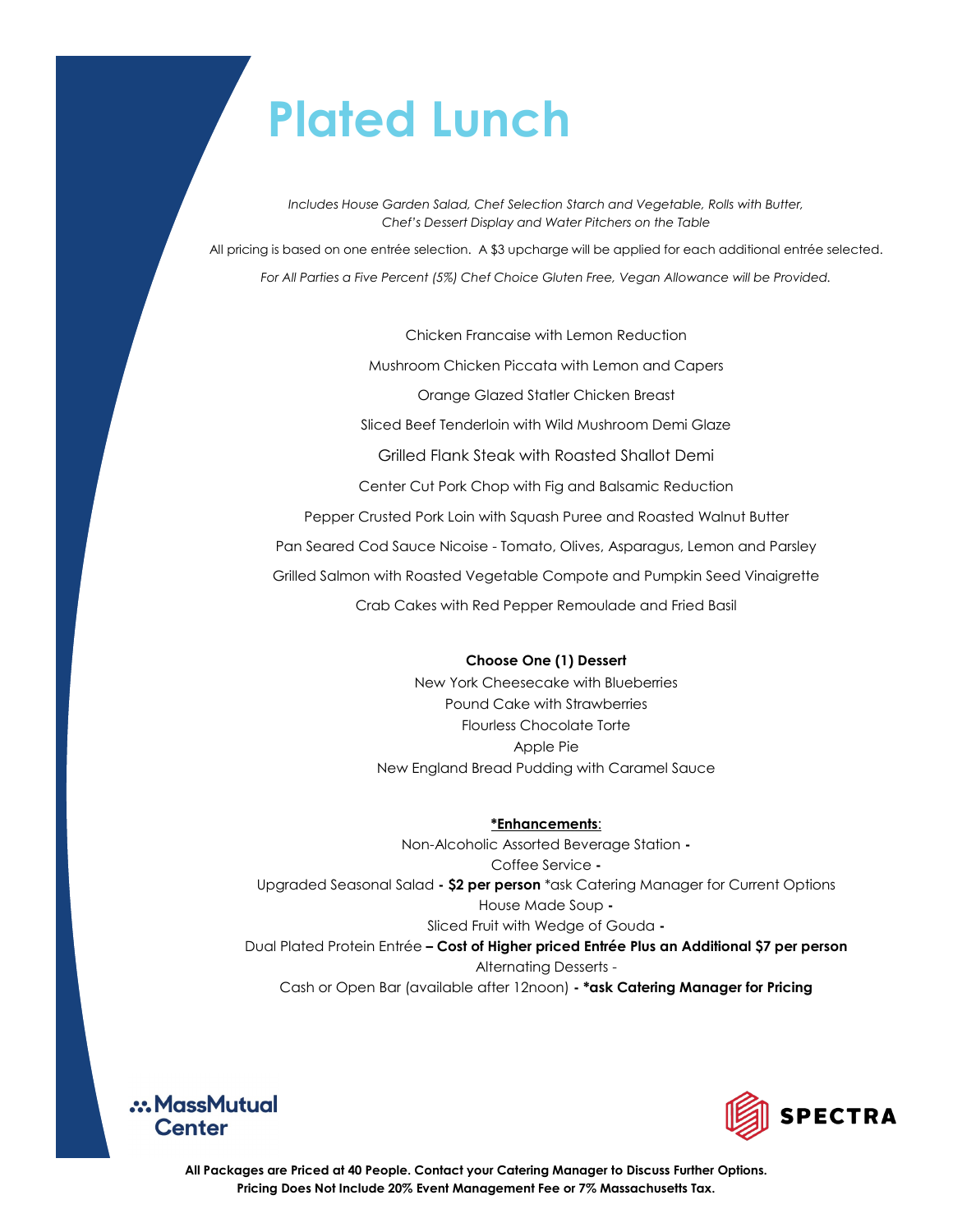## **Passed Hors D' Oeuvres**

### **Cold**

Melon Wrapped in Prosciutto…. Belgium Endive with Roasted Beets and Chevre…. Sweet Potato Chip with Smoked Duck and Cranberry Chutney…. House Made Assorted Canapés …. Caprese Skewers …. Anti-Pasta Skewers…. Ahi Tuna on English Cucumber with Soy Sauce…. Sesame Crusted Ahi Tuna served on a Wonton Crisp with Avocado and Mango…. Goat Cheese Crostini with Fig and Olive Tapenade Bruschetta…. Mini Profiterole with Smoked Salmon and Dill…. Shrimp Shooters with Margarita Salsa…. Phyllo Crisps with Grilled Vegetables, Arugula and Gorgonzola ….

### **Hot**

Asparagus Wrapped in Phyllo …. Honey Sriracha Chicken Meatballs with Mango…. Pork Belly and Candied Apples…. Peanut Chicken Satay…. Pepper Crusted Tenderloin with Caramelized Onions …. Chicken Saltimbocca Bites…. Crab Stuffed Mushrooms…. Spinach and Cheese Stuffed Mushrooms…. BBQ Meatballs…. Coconut Shrimp with Soy Chili Dipping Sauce…. BBQ Bacon Wrapped Shrimp…. Shrimp Tempura with Soy Dipping Sauce …. Spanakopita …. Ratatouille Phyllo Cup…. Caramelized Butternut Squash and Onion Phyllo Cup Five Onion Tart with Swiss Cheese…. Truffle Risotto Balls…. Scallops Wrapped in Bacon…. Cuban Cigar Spring Roll with Spicy Mustard …. Vegetable Spring Roll with Sweet and Sour Dipping Sauce …. Lamb Lollipop …. Peppered Flank Steak with Caramelized Shallots and Brulee Gorgonzola



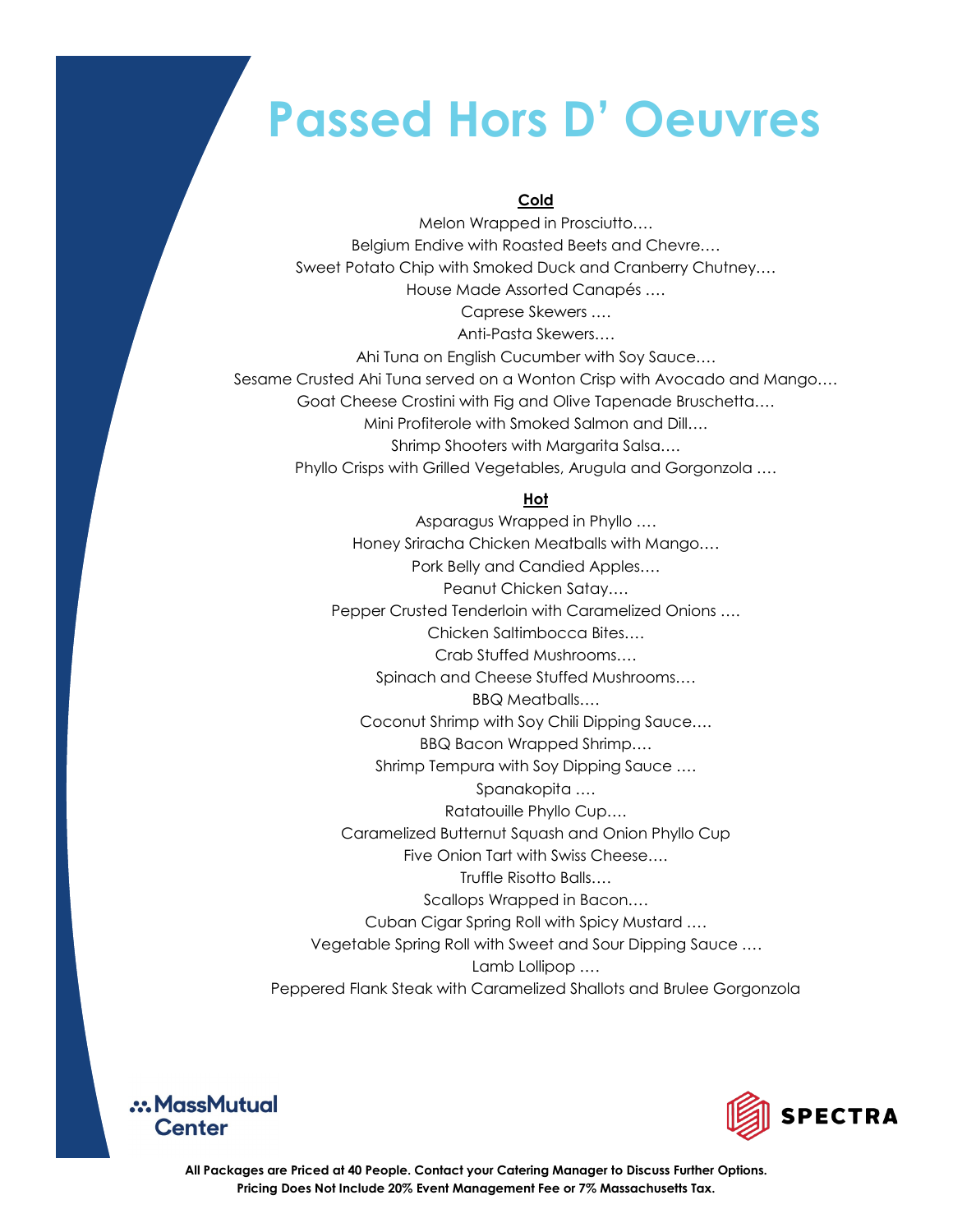# **Stationary Displays**

#### **Signature Dips**

Baked Spinach and Artichoke Dip served with Crostini **…..**  Buffalo Chicken Dip served with Pita Chips **…..**  Seven Layer Taco Dip served with Tortilla Chips **….** 

#### **Fruit Display**

Fresh Sliced Melons and Assorted Berry Bowls served with Yogurt Dip **…..**  Fruit Kabobs **…..** 

#### **Crudité**

Fresh Vegetables served with House Made Garlic Hummus and Creamy Ranch **…..**  Bean and Pepper Bundles served with Balsamic Dressing and Spinach Dip **…..** 

#### **Anti-Pasta Display**

Assorted Roasted Vegetables, Caprese Salad, Cured Olives and Artichoke Hearts served with Crostini **... \$9 per person**

#### **Cheese Board**

Domestic Cheese served with Crackers**…..** 

Your Selection of Local and Regional\* Cheese accompanied by House Dried Fruits, Honey Comb, Candied Nuts, Crackers and Toast Points **….. \$10 per person** \*ask Catering Manager for Choice List

#### **Charcuterie Board**

Chef's Selection of Dried and Cured Meat along with Local Cheeses, Cured Olives, Pickled Vegetables and Artisan Breads **…..** 

#### **Smoked Salmon Display**

Served with Capers, Red Onions, Sliced Radish, Cherry Tomatoes, Lemon-Dill Whipped Cream Cheese and Bagel Crisps **…..** 

#### **Shrimp Cocktail**

Served with Cocktail Sauce and Lemon Wedges (estimated 5 shrimp per person) **…..** 

#### **Raw Bar**

Local Oysters, Poached Shrimp, Cherry Stone Clams, Crab Claws and Lobster Tails served with Cocktail Sauce, Mignonette Sauce, Saltines and Lemon Wedges **….. \$MARKET**

#### **Dessert Display**

Mini Cannolis, Cheesecakes, Assorted Cookies and Chocolate Fudge Brownies **…..**  Macarons, Mini Cupcakes, Petite Fours, Chocolate Dipped Fruit **…..** 

#### **\*Enhancements**:

Chocolate or Cheese Fondue **-** Popcorn Waterfall (Three (3) Flavors of House Made Popcorn) **-** Soft Pretzel Bar (to include Hazelnut Spread, Cheese, Mustards, Chipotle Dip, BBQ Sauce) **-** Bruschetta Bowl with Garlic Toast Points **-**



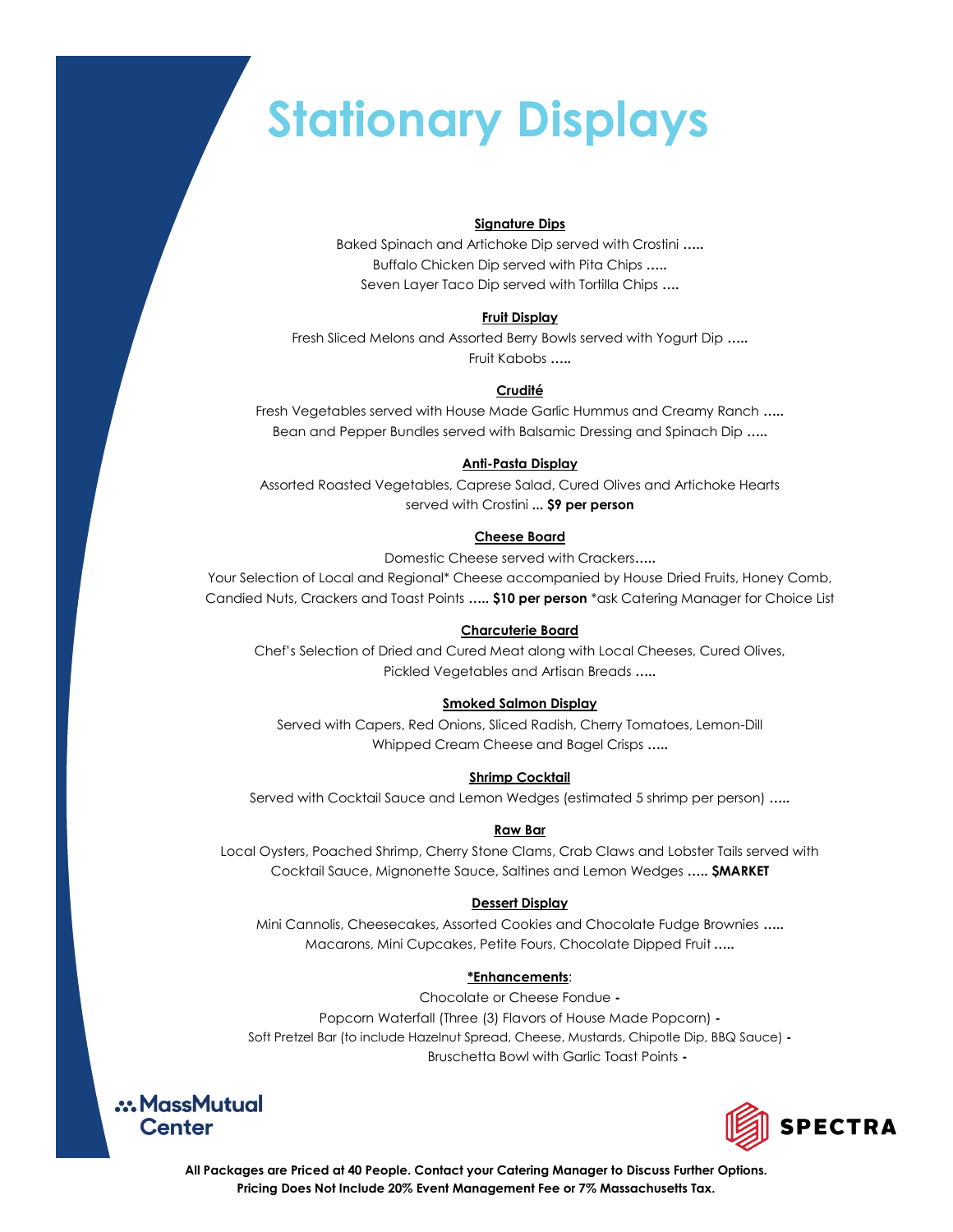# **Rolling Stations**

*Rolling Stations are Designed to Enhance a Reception. Please ask your Catering Manager for Full Entrée Portion Pricing*

#### **Pasta Station**

Includes Caesar Salad and Garlic Bread **Choose Two (2) of the Following** 

Panko Crusted, Three Cheese Mac and Cheese with Pablano Pepper and Bacon Pasta Primavera with Garlic and Extra Virgin Olive Oil Spaghetti with Marinara OR Bolognese Chicken Broccoli Alfredo Sausage and Peppers over Fusilli Penne a la Vodka

#### **Dim Sum Station**

Stir Fry Rice Vegetable Lo Mein Dumplings Pork Pot Stickers Vegetable Spring Rolls Steamed Buns with Teriyaki Beef

#### **Taco Station**

Hard and Soft Shell Tacos Slow Cooked Ground Beef and Shredded Chicken Lettuce, Diced Tomatoes, Cheddar Cheese, Sour Cream, Jalapenos, Guacamole, and Variety of Salsas

#### **Potato Bar**

Garlic Yukon Potatoes, Maple Sweet Potatoes and Herb Truffle Purple Potatoes (Choice of Mashed or Baked*)* Lettuce, Diced Tomatoes, Sour Cream, Chives, Bacon, Cheddar Cheese Sauce and Broccoli

#### **Live Action Chef Carving Station**

Turkey Breast served with Cranberry Chutney **….**  Herb Crusted Pork Loin **….**  Honey and Clove Roasted Virginia Ham **….**  Tenderloin with Red Wine Demi Glaze served with Horseradish Sauce **….**  Mustard Crusted Rack of Lamb served with Roasted Fennel Cream Sauce **….**  \***Enhancement**: Salad Station **-** 



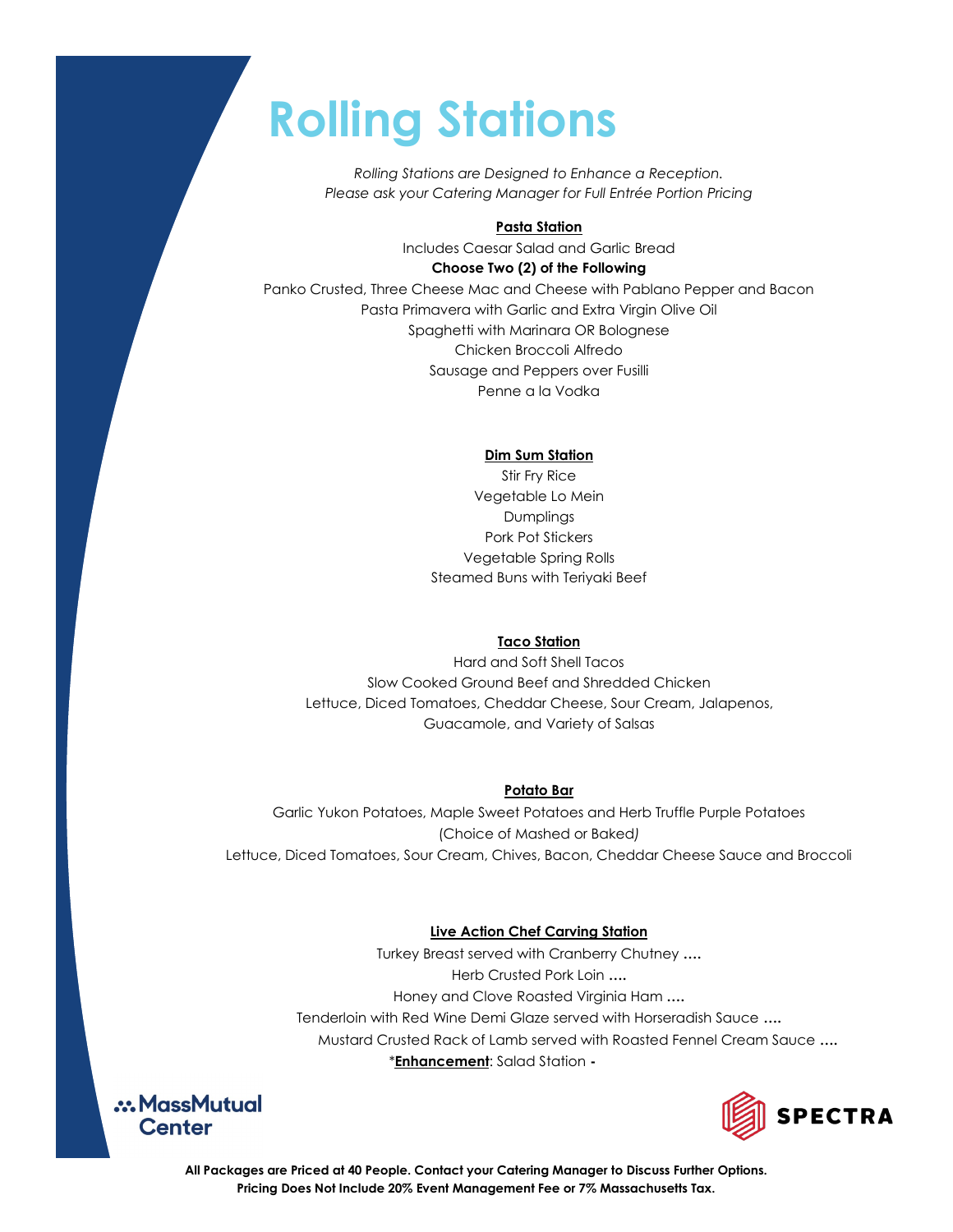## **Dinner Buffet**

*Includes House Garden Salad, Rolls with Butter, Chef's Dessert Display and Water Pitchers on the Table*

## **Entrée**

Seared Chicken Breast with Heirloom Tomatoes, Mushrooms, Artichokes and Pan Jus

Citrus Chicken with Champagne Beurre Blanc and Tomato Concasse

Chicken Tetrazzini Casserole

Roasted Pork Loin with Caramelized Shallots and Sweet Potato Rosemary Sauce

Roasted Leg of Lamb with a Tart Cherry Port Glaze

Tournedos of Beef with Wild Mushroom Demi

Grilled Filet Mignon with Mushroom Duxelle Filled Artichoke Bottom Béarnaise Sauce

Broiled Haddock with Lemon and White Wine Sauce

Maple Mustard Roasted Salmon with Apple Cider Reduction

Pumpkin Ravioli with Sage Cream and Pepitas

Orange Ginger Zucchini Noodles with Chickpeas (V, GF)

## **Choose Two (2) Sides**

Almond and Cranberry Cole Slaw Parmesan Tomato Zucchini Bake Garlic Brussel Sprouts Candied Carrots Vegetable Rice Pilaf (Substitute for Cauliflower Rice \$1 per person) Mashed Sweet Potatoes Roasted Yukon Potatoes Creamy Dill Scalloped Potatoes

## **Choose One (1) Entrée Choose Two (2) Entrees Choose Three (3) Entrees**

## **\*Enhancements**:

Non-Alcoholic Beverage Station **-** Coffee Station **-** Build Your Own Salad Bar **-**  House Made Soup **-** Live Action Carving Station **-**  Cash or Open Bar **- \*ask Catering Manager for Pricing** 



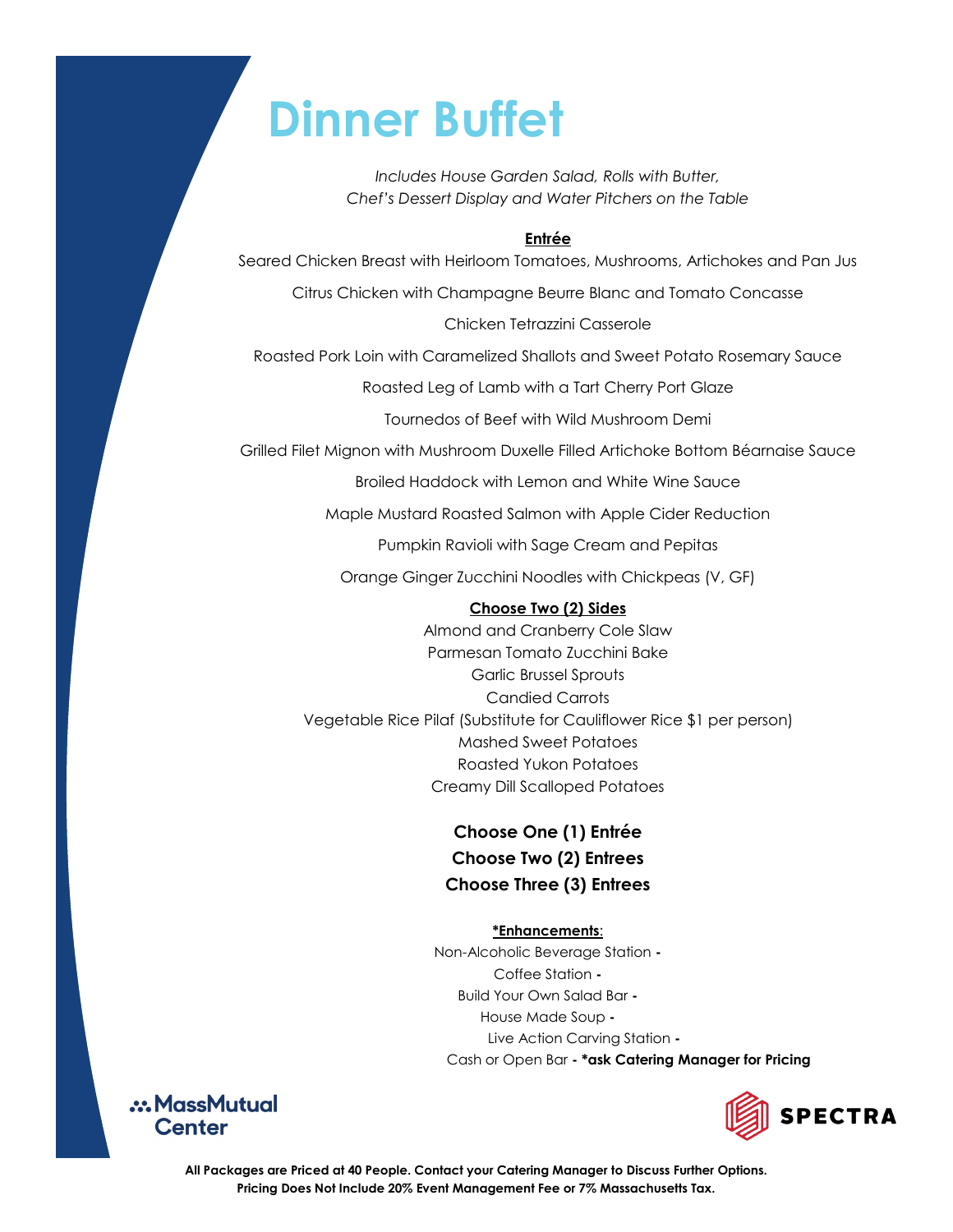## **Plated Dinner**

Includes House Garden Salad, Chef Selection Starch and Vegetable, Choice of Dessert, Rolls with Butter and Water Pitchers on the Table

All pricing is based on one entrée selection. A \$4 upcharge will be applied for each additional entrée selected.

*For All Parties a Five Percent (5%) Chef Choice Gluten Free, Vegan Allowance will be Provided.*

Chicken Piccata with a Light Lemon Garlic Sauce and Capers **…..** 

Butternut Squash and Cranberry Stuffed Chicken Breast with White Wine Sauce **…..** 

Seared Chicken Breast with Lemon-Oregano Prosciutto Cremini Mushroom Sherry Butter Sauce **…..** 

Pork Shank Osso Buco with Polenta and Gremolata **…**

Sliced Tenderloin with Béarnaise Sauce **…..** 

6oz Filet Mignon with Roasted Shallots and Forest Mushroom Sauce**…..** 

6oz New York Sirloin Au Poivre **…..** 

Mustard and Herb Crusted Rack of Lamb **…..**

Seared Citrus Salmon with Winter Pesto**….**

Crab Stuffed Haddock with Buttered Lobster Sauce **…..** 

Sesame Crusted Ahi Tuna with Vegetable Stir Fry **…..** 

#### **Choose One (1) Dessert**

Strawberry Trifle Triple Layer Chocolate Mousse with Raspberry Coulis Seasonal Crème Brulee Flourless Chocolate Torte Chocolate Orange Swiss Roll Italian Lemon Cake with Blueberry Coulis Carrot Cake

#### **\*Enhancements**:

Non-Alcoholic Beverage Station **-** Upgraded Seasonal Salad **- \$2 per person** \*ask Catering Manager for Current Options House Made Soup **-** Dual Plated Protein Entrée **– Cost of Higher priced Entrée Plus an Additional \$7 per person**  Alternating Desserts **-** Cash or Open Bar **- \*ask Catering Manager for Pricing**